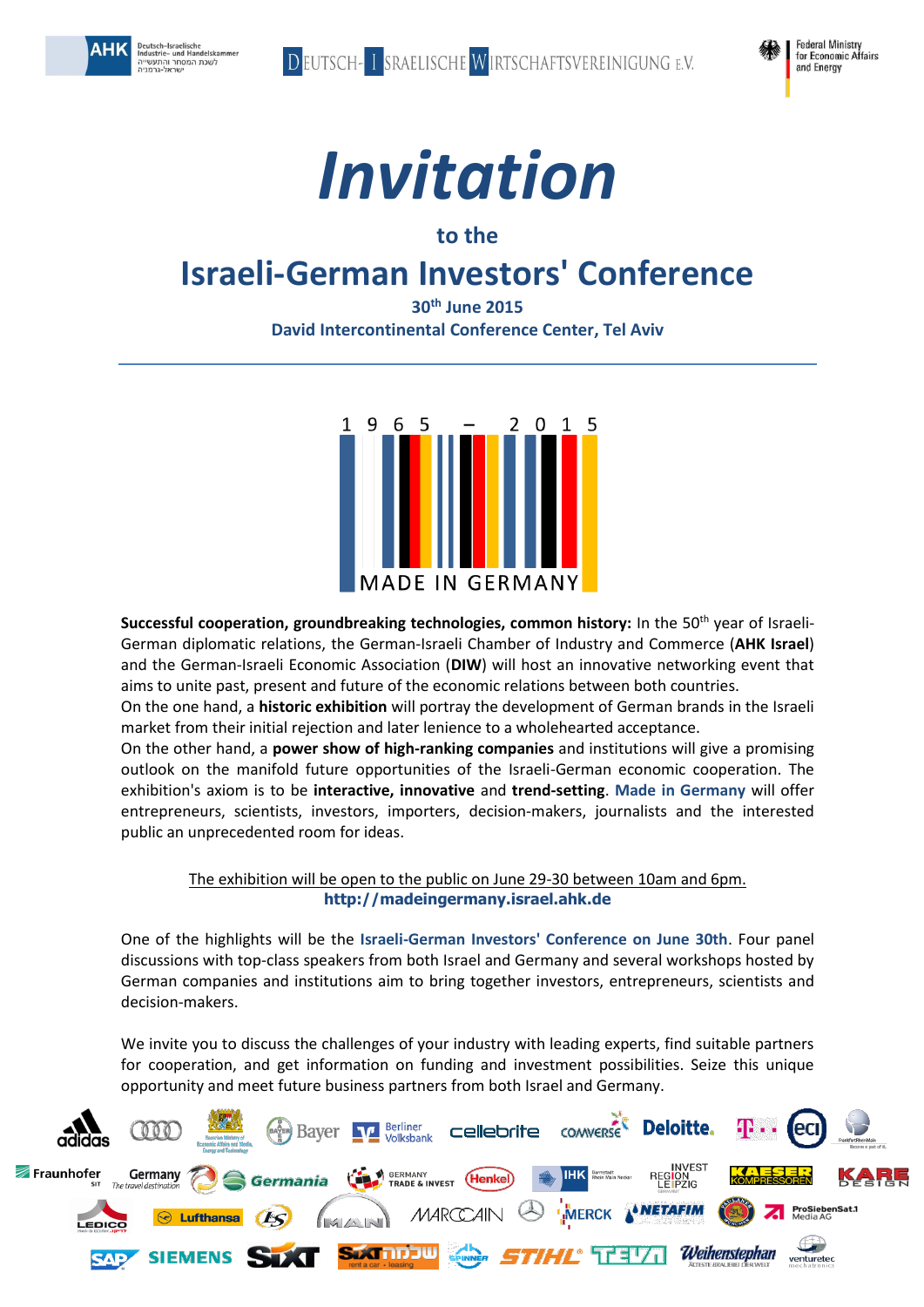



# **The Israeli-German Investors' Conference**

| 10:00 | <b>Registration</b>                                                          |
|-------|------------------------------------------------------------------------------|
|       |                                                                              |
| 10:30 | <b>Greetings:</b>                                                            |
|       | Dr. Michael Federmann, President of AHK Israel                               |
|       | <b>Hildegard Müller</b>                                                      |
|       | President of the German-Israeli Economic Association D-I-W                   |
| 11:00 | Two parallel panel discussions                                               |
|       | The "Real" Thing - Challenges and Opportunities in                           |
|       | <b>Real Estate Investments in Germany</b>                                    |
|       | <b>Moderator:</b>                                                            |
|       | Dr. Robin Fritz, FPS                                                         |
|       | Panel:                                                                       |
|       | Dieter Esser, Head, Department for Real Estate Loans, Berliner Volksbank     |
|       | David Fattal, Owner, Fattal Hotels Ltd.                                      |
|       | Adi Keizman, Founder & CEO, Berlin Estate                                    |
|       | Karin Shalev-Shogol, COO, AFI Europe Germany (Africa Israel)                 |
|       | Heidemarie Wagner, Managing Partner, Trinavis Tax Consultants                |
|       | Joint Ventures, Mergers and Acquisitions - German-Israeli                    |
|       | <b>Industrial Cooperation, what is the formula for success?</b>              |
|       | <b>Moderator:</b>                                                            |
|       | Hemdat Sagi, Commercial Attaché, Head of Economic                            |
|       | and Trade Mission to Berlin, Israeli Ministry of Economy<br>Panel:           |
|       | Eran Alroy, CEO SPL & Senior Vice President, Software AG                     |
|       | Ralf Christian, CEO, Siemens Energy Management                               |
|       | Sven Dethlefs, COO, Teva Pharmaceutical Industries Ltd.                      |
|       | <b>David Federmann, Chairman of the Board, Freiberger Compound Materials</b> |
|       | Yossi Hajaj, CFO, Delta Galil Industries Ltd.                                |
|       | Ariel Kessel, CFO, Yad2                                                      |
|       |                                                                              |

#### **12:30** *Networking Lunch*

*Visit of the exhibition*

**14:00** *Desserts in the exhibition Hall*